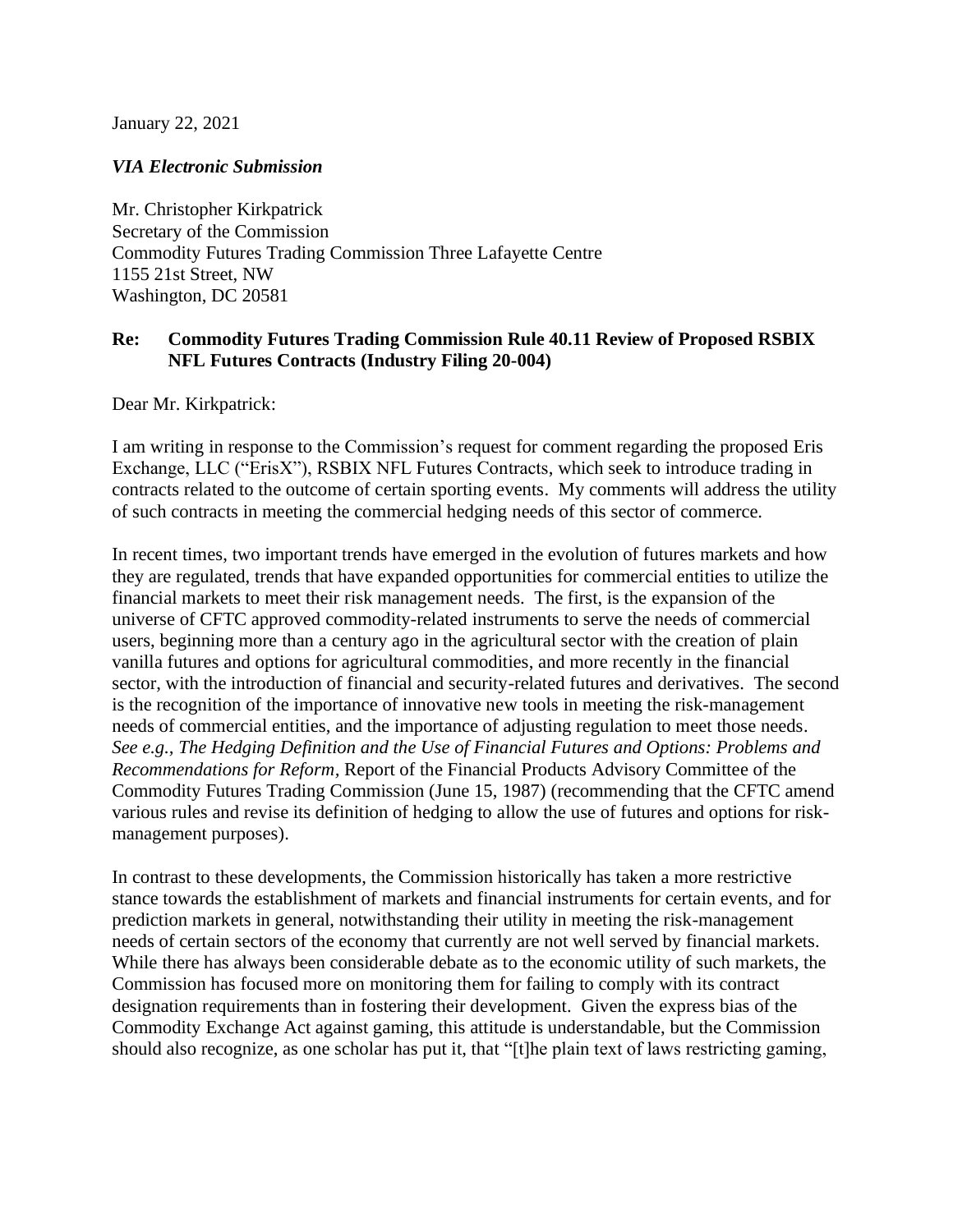commodities futures trading, and securities exchanges fits prediction markets badly,"<sup>1</sup> and further, that the application of such laws to such prediction markets can end up "doing more harm than good."<sup>2</sup> This is especially so where counterparties in the legal sports betting sector desire to shift tailored risks between them through futures and other derivatives.

Applying a restrictive view here is neither called for nor necessary for two reasons. First, unlike previous event or prediction contracts that were offered to U.S. investors without the benefit of compliance with the CEA's contract designation, the proposed contracts pose no such challenge to the integrity of the Commission's regulatory system, as ErisX formally seeks designation for its contracts under the Commission's rules. Second, in contrast with contracts that in the past were offered primarily to facilitate speculation by the general public for certain events or outcomes, the contracts offered by ErisX serve a legitimate economic purpose—to meet the hedging needs of commercial market participants in this sector, which include sportsbooks, stadium and arena owners, vendors, and other affected sports industry entities—so that they can manage their underlying economic, commercial, and financial risks.

Although the ErisX contracts raise an issue as to whether they are suitable for trading in light of their association with sport event gaming, that should neither trouble the Commission in its review nor impede their approval. That is because, while the underlying "commodity" involves placing bets by the trading public on the outcome of sporting events, the futures contracts offered by ErisX do not. Further, unlike traditional futures regulated by the Commission, these contracts will be accompanied by strict eligibility requirements for participation, and equally limited restrictions on their permissible use. Such participation and hedging restrictions are akin to the kind of restrictions imposed in the past on activities occurring on what was known as "exempt boards of trade," and are more closely associated today with the kinds of protections and restrictions that are placed on swaps transactions by the Dodd-Frank Act.

We should be mindful of the fact that one of the most important functions of futures markets is to serve those who desire to shift unwanted risk from themselves to other market participants who are willing to take that risk on. As discussed above, that is exactly the purpose and the intended function of these contracts. As one of the comment letters has aptly noted, the proposed contracts "provide a financial markets solution to hedging" the financial risks associated with operating what is now the legal business of licensed sportsbooking.<sup>3</sup>

Here, the benefits will accrue not only to those operating directly in the sports gaming industry by allowing them to manage betting imbalances in a less volatile manner, but also to the local economy that is intertwined with sporting events, which like those operating directly in the

2 *Id.*

<sup>1</sup> Tom W. Bell, *Prediction Markets for Promoting the Progress the of Science and the Useful Arts*, 14 Geo. Mason L. Rev. 37, 60 (2006) (observing that the statutes and regulations against gambling and gaming "arose in response to quite different transactions, long before anyone had even conceived of prediction markets.").

<sup>&</sup>lt;sup>3</sup> Comment Letter by Susquehanna International Group, LLP, re: CFTC Rule 40.1 l(c) Review and Comment Period, *Proposed RSBIX NFL Futures Contracts* (Industry Filing 20-004) (January 14, 2021).